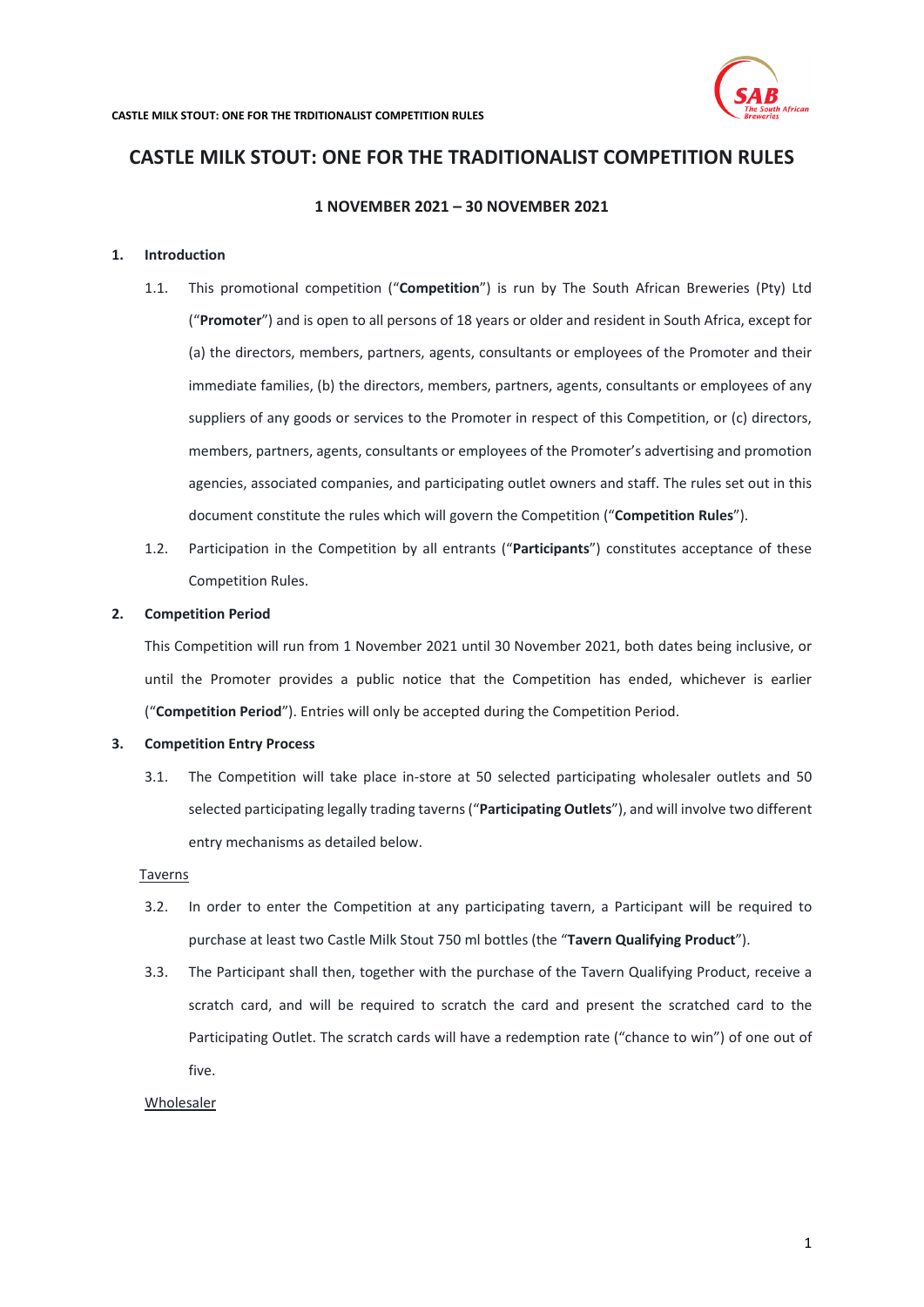

- <span id="page-1-0"></span>3.4. In order to enter the Competition at any participating wholesaler outlet, a Participant will be required to purchase at least two cases of Castle Milk Stout 750 ml bottles and complete the entry card provided by the participating wholesaler outlet pursuant to such purchase.
- 3.5. Entry is only valid through the above mechanisms.
- 3.6. A Participant can enter the Competition as many times as they wish, provided that they drink responsibly.
- 3.7. A Participant must retain their till slip as proof of purchase of the products referred to in Competition Rule[s 3.2](#page-0-0) and/or [3.4](#page-1-0) above, in order to stand a chance to win in the Competition.
- 3.8. Participants will be liable for their own data and voice charges in respect of participating in the Competition as well as any verification process, if applicable.
- 3.9. Entry into the Competition as well as the availability of a prize shall be subject to any regulations issued in terms of Section 27(2) of the Disaster Management Act, 2002 ("**Regulations**").

# **4. Description of Prize**

- 4.1. The prizes available for this Competition are as follows (each a "**Prize**"):
	- 4.1.1. for Participants that have entered the Competition in accordance with Competition Rules [3.2](#page-0-0) and [3.3](#page-0-1) above, one of the following instant prizes: (i) a walking stick; (ii) a tiger print vest; (iii) a tin mug; (iv) a blanket; or (v) a poor boy cap, ("**Instant Prize**"); and
	- 4.1.2. for Participants that have entered the Competition in accordance with Competition Rule [3.4](#page-1-0) above, 1 of 50 traditionalist gift hampers consisting of the following items: (i) a walking stick; (ii) two tiger print vests; (iii) two tin mugs; (iv) a blanket; and (v) two poor boy caps, ("**Wholesaler Prize**").
- 4.2. No Prize, in whole or in part, can be transferred to any other person or exchanged for an alternate prize or for its cash value. A winner may not substitute him/herself with any other person.
- 4.3. The Promoter does not guarantee instore stock availability of the Prizes. The availability of the Prizes shall at all times be subject to instore stock availability at the relevant participating retail outlet, it being recorded that the Promoter shall not in any manner whatsoever be liable should the available stock be depleted prior to a winner being able to collect a Prize. The Promoter will not be liable to provide prizes or goods in substitution for a Prize which is not available due to stock being depleted.

# **5. Winner Selection and Notification**

5.1. By entering the Competition in accordance with Competition Rules [3.2](#page-0-0) an[d 3.3](#page-0-1) above, a Participant will be eligible to receive an Instant Prize on a first-come-first-served basis. An Instant Prize will be available for immediate collection by a winning Participant at the Participating Outlet where the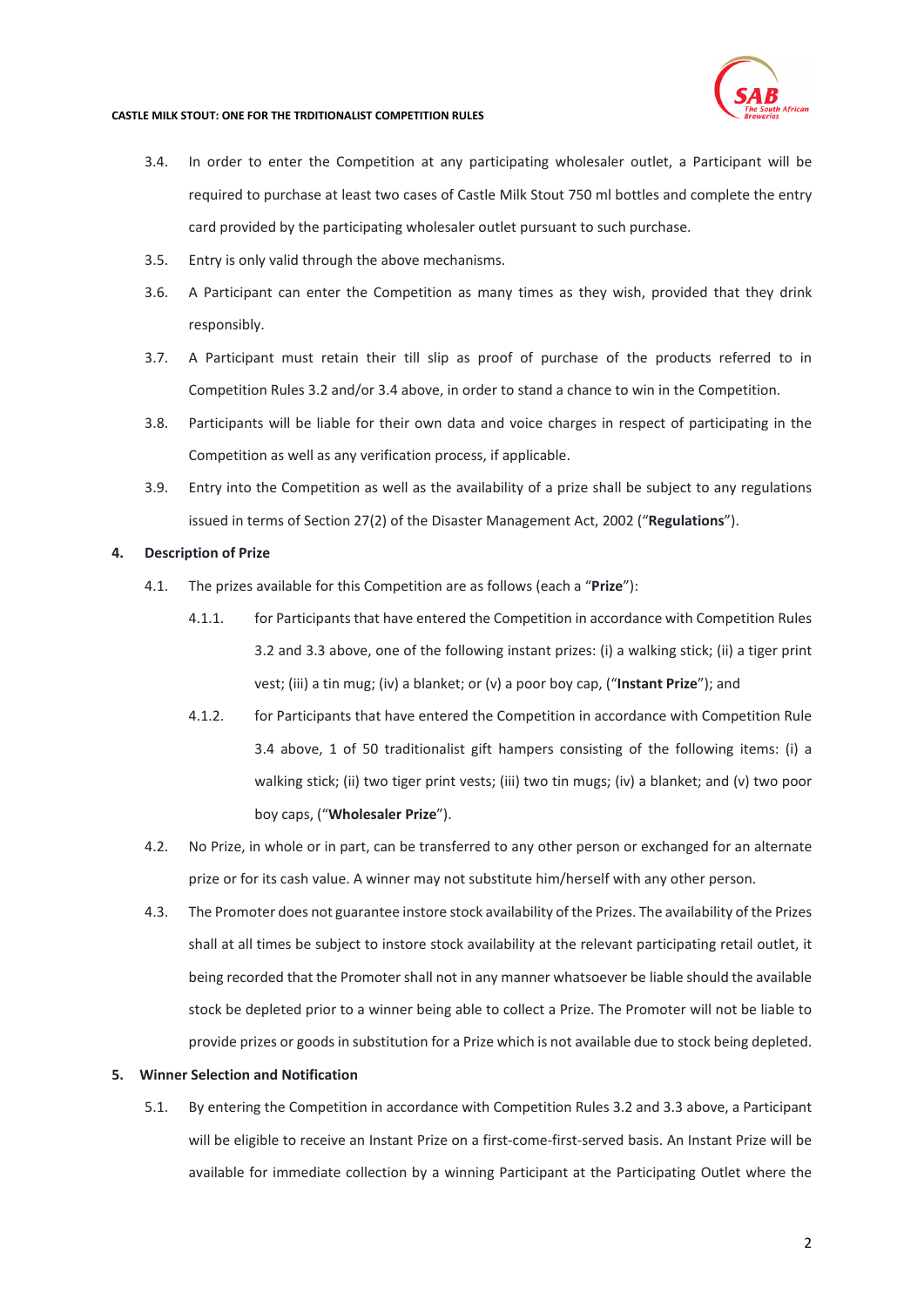

Participant purchased the Tavern Qualifying Product, should the scratch card reveal that they have won the Instant Prize.

- 5.2. The winners of a Wholesaler Prize will be selected by a random draw process. The draw will take place on or before 1 December 2021 and will consist of all valid entries received during the Competition Period.
- 5.3. The winner of a Wholesaler Prize will be notified by the Promoter via telephone on or before 3 December 2021. If the Promoter is unable to contact the winner, he/she will be disqualified and a substitute winner may at the discretion of the Promoter be selected, using the same winner selection process.

# **6. Winner Verification**

- 6.1. A Prize will only be awarded after successful verification by the Participating Outlet.
- 6.2. A winner must be over the age of 18 years old and will be verified as complying with the Participant eligibility criteria set out in Competition Rule 1.1. Winners may be asked to provide a copy of their identity document/passport/driver's license/proof of residential address in order to receive a Prize. The Promoter reserves the right to conduct the validation and verification process via automated means and/or any other means that the Promoter may deem necessary and by participating in the Competition, all Participants consent to the appropriate validation and verification measures that the Promoter may implement from time to time.
- 6.3. A Prize will only be awarded after successful verification of the winner.
- 6.4. The Promoter reserves the right to carry out audits in respect of any winner to verify their eligibility and/or the validity of the winner's entry. The Promoter may disqualify any winner if any fraud or cheating or related activity is suspected, including without limitation, through the manipulation of entry or otherwise falsifying data. All entries or participants determined by the Promoter or their agents to be invalid or ineligible will forfeit all rights to any Prize and will not be compensated in any way.

# **7. Prize Forfeiture**

- 7.1. A winner must communicate his/her full details to the Promoter or its agent as requested by the Promoter or its agent. Failure to do so may result in forfeiture of a Prize.
- 7.2. If a winner is unable to attend, receive or utilise (as applicable) a Prize then the entire Prize shall be forfeited. There will be no compensation, in any form, including, but not limited to monetary compensation and/or rescheduling, to any party, irrespective of the reason/s for the inability of that winner to attend, receive or utilise (as applicable) the Prize.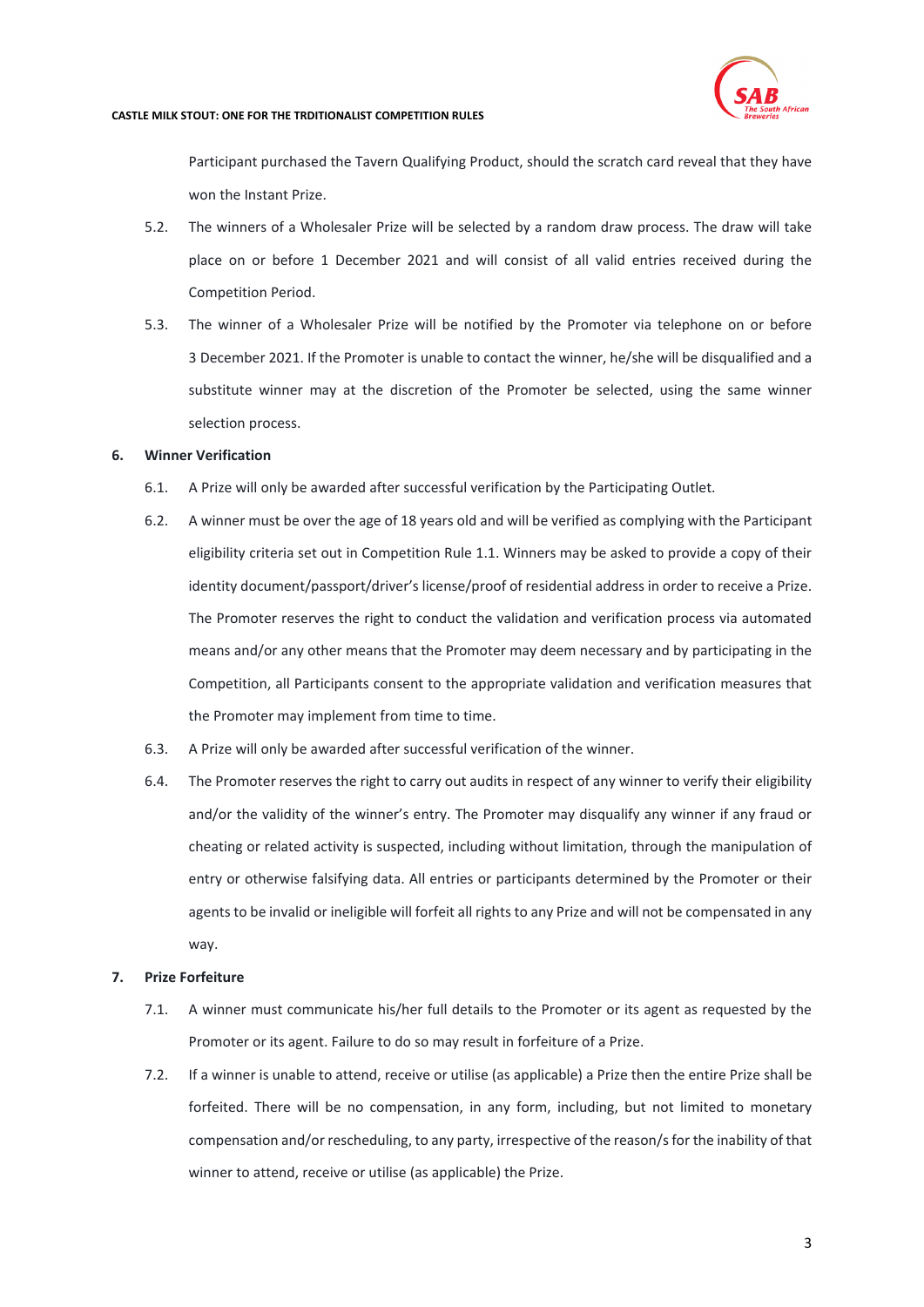

7.3. Time permitting and subject to the Promoter's approval, where a Prize is forfeited a substitute winner may be chosen in the same manner as the original winner was chosen.

#### **8. General**

- 8.1. All Participants must comply with the Regulations at all times and any non-compliance with the Regulations will result in automatic disqualification. It shall be the sole responsibility of the Participants to observe and comply with any and all restrictions imposed by the Regulations from time to time. All Participants indemnify and hold harmless the Promoter, their respective associated companies (directors, officers and employees) and agents, against any losses or damages arising from a breach of the provisions of the Regulations by such Participants and the Promoter shall not in any manner whatsoever be liable for any transgressions by any Participant in this regard.
- 8.2. In the event of a dispute, the Promoter's decision is final and binding and no correspondence will be entered into.
- 8.3. The timelines stated by the Promoter or its agent must be adhered to. Failing adherence to any timeline, at any stage, may result in disqualification and forfeiture of a Prize in its entirety with no compensation to any party by the Promoter.
- <span id="page-3-0"></span>8.4. Each Participant, by participating in the Competition, acknowledges, agrees and expressly consents to the following:
	- 8.4.1. the Promotor may process the Participant's personal information, including in the form of names, telephone numbers, identity numbers and/or email addresses, during and after the course and scope of the Competition; and
	- 8.4.2. the Promotor may transfer the winning Participant's personal information, including names, telephone numbers, identity numbers and/or email addresses, to the relevant third parties in order to make any required travel, delivery or other arrangements, as may be applicable, for utilisation of a Prize during the course and scope of the Competition, which processing and transfer shall take place in accordance with the provisions of the Protection of Personal Information Act 14 of 2013 ("**POPIA**") and any other applicable law, and for the purpose of giving effect to the Competition.
- 8.5. With the exception of Competition Rule [8.4](#page-3-0) above, the Promoter will not share any personal information with any third party except where such disclosure is necessary to enable the Promoter to provide, deliver or in any other way give effect to these Competition Rules and/or a Prize, where such disclosure is permitted by law and/or where consent to the Promoter sharing personal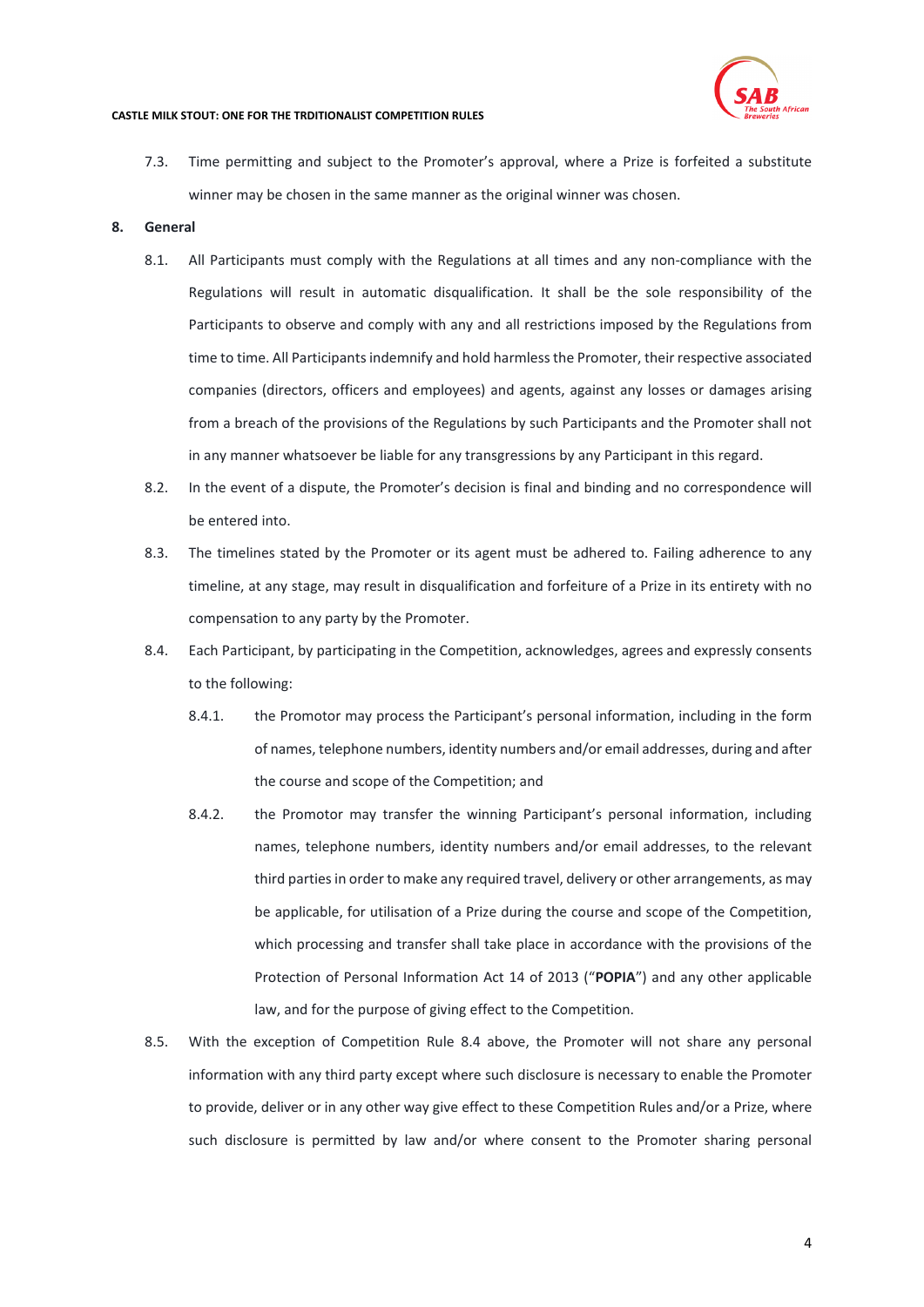

information is obtained from the Participants. The Promoter will comply with the relevant data protection legislation, including POPIA.

- 8.6. A Participant may, by addressing a request in writing to the deputy information officer of the Promoter (at *lufuno.shinwana@za.ab-inbev.com*), request the Promoter to:
	- 8.6.1. correct or delete personal information about the Participant in its possession or under its control that is inaccurate, irrelevant, excessive, out of date, incomplete, misleading or obtained unlawfully; or
	- 8.6.2. destroy or delete a record of personal information about the Participant that the Promoter is no longer authorised to retain.
- 8.7. The Promoter may make media announcements or publish the names and/or photographs of a winner without remuneration being made payable to the winner, provided that any such person may expressly elect to decline this by written communication to the Promoter.
- 8.8. Should a Prize not be available despite the Promoter's reasonable endeavours to procure the Prize, the Promoter reserves the right to substitute the Prize with another of equal value as determined in the Promoter's sole discretion and subject to availability. No person will be compensated in any way in this instance by the Promoter.
- 8.9. The Promoter will not be responsible for any costs, expenses or other liabilities incurred by a winner which are not expressly contemplated as part of a Prize.
- 8.10. These Competition Rules may be amended by the Promoter on public notice at any time during the Competition Period or thereafter. These Competition Rules will be interpreted by the Promoter only.
- 8.11. The Promoter reserves the right to alter, amend or cancel this Competition in whole or in part. Any alterations, amendments or cancelations will be interpreted by the Promoter only. In the event of an alteration, amendment and/or cancellation the Promoter will not compensate any individual for any reason whatsoever.
- 8.12. **All Participants hereby agree to indemnify and hold harmless the Promoter, their respective associated companies (directors, officers and employees) and agents, against any and all claims for any loss or damages, whether direct, indirect, consequential or otherwise, arising from any cause whatsoever connected to or arising out of their participation in any way in this Competition or their receipt, participation, ownership and/or use of a Prize. This indemnity is not intended to exclude any liability for any person which cannot be excluded under the Consumer Protection Act 68 of 2008.**